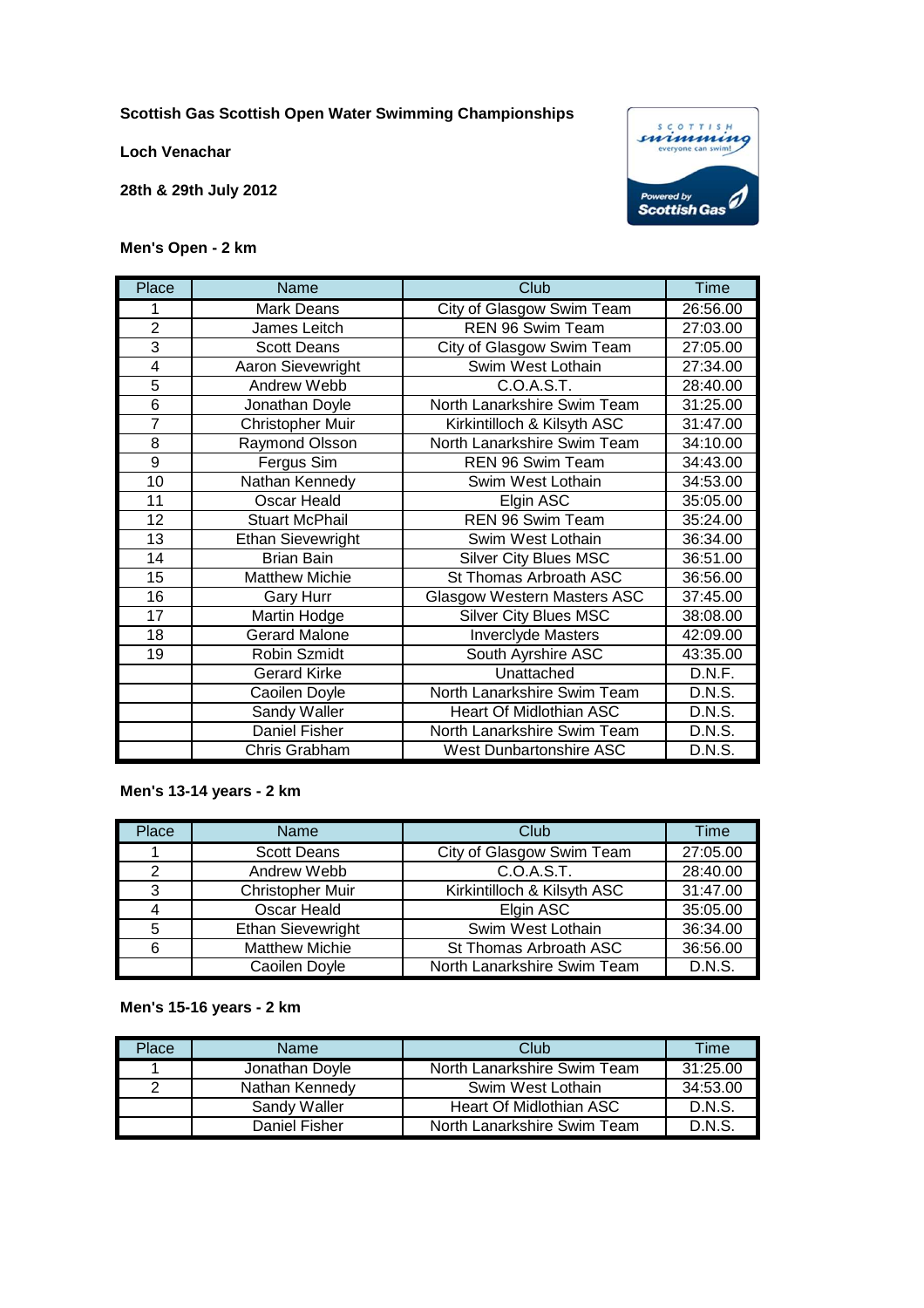## **Men's 17-24 years - 2 km**

| Place | Name              | Club                      | Time     |
|-------|-------------------|---------------------------|----------|
|       | Mark Deans        | City of Glasgow Swim Team | 26:56.00 |
|       | Aaron Sievewright | Swim West Lothain         | 27:34.00 |

**Men's 25-34 years - 2 km**

| Place | Name             | Club                    | īme          |
|-------|------------------|-------------------------|--------------|
|       | Grabham<br>ટhris | West Dunbartonshire ASC | ่<br>- .N.S. |

**Men's 35-44 years - 2 km**

| Place | Name         | Club             | <b>Time</b> |
|-------|--------------|------------------|-------------|
|       | James Leitch | REN 96 Swim Team | 27:03.00    |
|       | Fergus Sim   | REN 96 Swim Team | 34:43.00    |

#### **Men's 45-54 years - 2 km**

| Place | <b>Name</b>           | Club                               | Time     |
|-------|-----------------------|------------------------------------|----------|
|       | Raymond Olsson        | North Lanarkshire Swim Team        | 34:10.00 |
| 2     | <b>Stuart McPhail</b> | REN 96 Swim Team                   | 35:24.00 |
| 3     | <b>Brian Bain</b>     | <b>Silver City Blues MSC</b>       | 36:51.00 |
| 4     | <b>Gary Hurr</b>      | <b>Glasgow Western Masters ASC</b> | 37:45.00 |
| 5     | <b>Martin Hodge</b>   | <b>Silver City Blues MSC</b>       | 38:08.00 |
| 6     | <b>Gerard Malone</b>  | <b>Inverclyde Masters</b>          | 42:09.00 |
|       | <b>Gerard Kirke</b>   | Unattached                         | D.N.F.   |

## **Men's 55+ years - 2 km**

| Place | <b>Name</b>     | Club                         | Time     |
|-------|-----------------|------------------------------|----------|
|       | Robin<br>Szmidt | <b>Ayrshire ASC</b><br>3outh | 43:35.00 |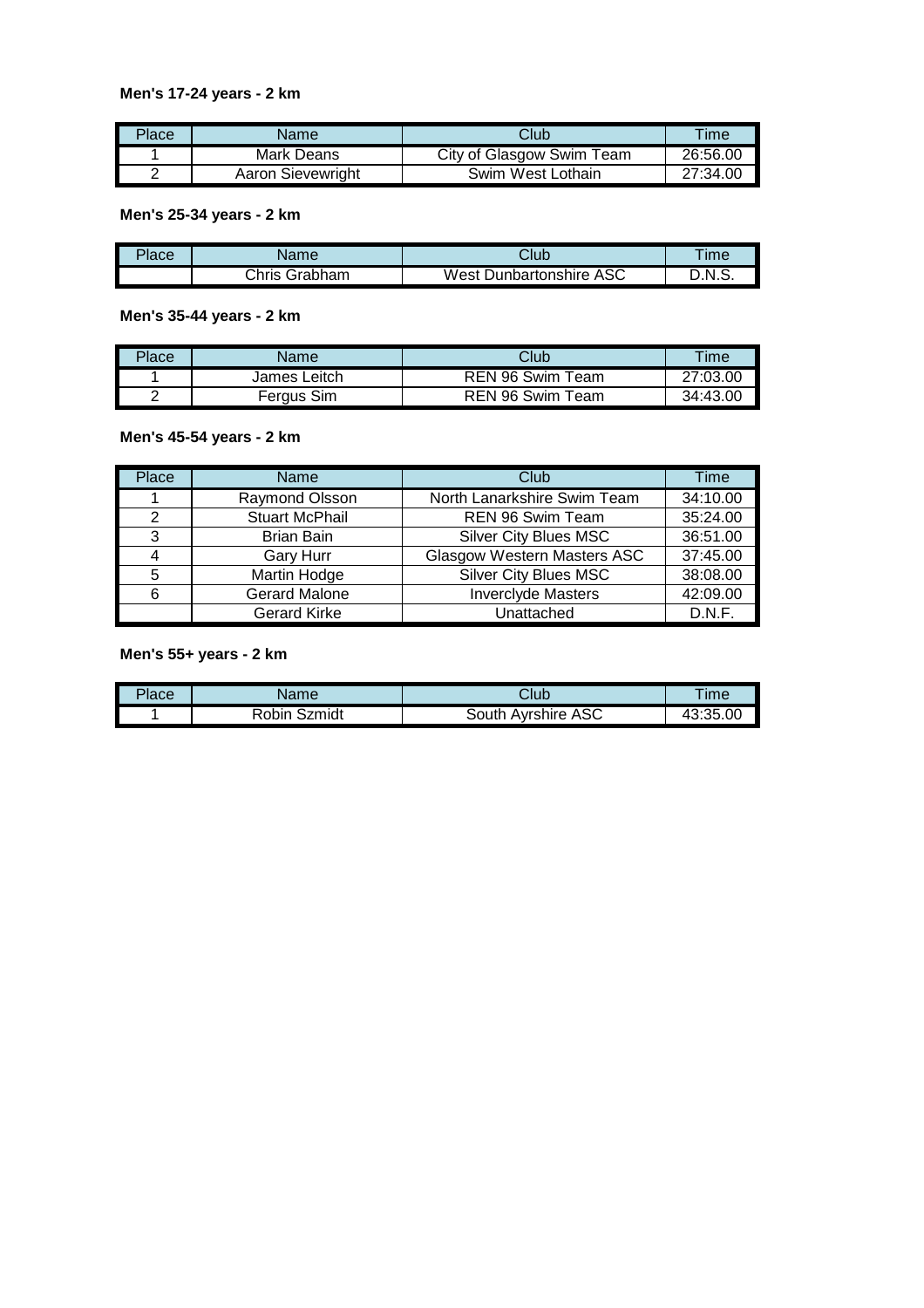## **Women's Open - 2 km**

| Place           | Name                   | Club                          | <b>Time</b>   |
|-----------------|------------------------|-------------------------------|---------------|
| 1               | Rebecca Smith          | <b>Highland Swim Team</b>     | 27:16.00      |
| $\overline{2}$  | <b>Helen McRoberts</b> | <b>Warrender Baths Club</b>   | 27:39.00      |
| $\overline{3}$  | Alyshia McCracken      | <b>F.I.R.S.T.</b>             | 28:03.00      |
| 4               | Ishbel Rodger          | <b>Edinburgh University</b>   | 28:09.00      |
| $\overline{5}$  | Jennifer Davis         | <b>Edinburgh University</b>   | 28:12.00      |
| 6               | Mhairi High            | REN 96 Swim Team              | 28:20.00      |
| $\overline{7}$  | Rachel Donald          | Swim West Lothain             | 30:06.00      |
| 8               | Lucy Illingworth       | South Ayrshire ASC            | 30:50.00      |
| 9               | Lorraine Wheatley      | North Lanarkshire Swim Team   | 31:00.00      |
| 10              | Kimberley Preston      | <b>Silver City Blues MSC</b>  | 31:20.00      |
| 11              | <b>Ruth Bryce</b>      | Garioch ASC                   | 33:12.00      |
| 12              | <b>Fiona Donald</b>    | Swim West Lothain             | 33:14.00      |
| 13              | Erica Jones            | <b>Silver City Blues MSC</b>  | 34:42.00      |
| 14              | Seonaid Hudson         | East Lothian Swim Team        | 34:45.00      |
| 15              | <b>Fiona Christie</b>  | North Lanarkshire Swim Team   | 35:02.00      |
| 16              | Eilidh Love            | Inverclyde ASC                | 36:14.00      |
| $\overline{17}$ | Jessica Philip         | North Aberdeenshire Swim Team | 36:49.00      |
| 18              | Rebecca Rieley         | North Lanarkshire Swim Team   | 38:07.00      |
| 19              | Nicole Gunn            | South Lanarkshire Swimming    | 38:20.00      |
| 20              | Naoise Warner          | South Lanarkshire Swimming    | 39:16.00      |
| 21              | Gillian Gibson         | South Lanarkshire Swimming    | 40:12.00      |
| 22              | Lesley Nevin           | North Lanarkshire Swim Team   | 45:23.00      |
| 23              | Helen Beveridge        | <b>Highland Swim Team</b>     | 48:13.00      |
|                 | Becky Monaghan         | <b>Stirling Swimming</b>      | D.N.S.        |
|                 | <b>Beth Armour</b>     | Aberdeen ASC                  | D.N.S.        |
|                 | Sophie Ewen            | <b>Buckie ASC</b>             | D.N.S.        |
|                 | Andrea Gellan          | Fife Performance Swim Squad   | <b>D.N.S.</b> |

# **Women's 13-14 years - 2 km**

| Place         | Name           | Club                       | Time     |
|---------------|----------------|----------------------------|----------|
|               | Eilidh Love    | Inverclyde ASC             | 36:14.00 |
| $\mathcal{P}$ | Nicole Gunn    | South Lanarkshire Swimming | 38:20.00 |
| 3             | Naoise Warner  | South Lanarkshire Swimming | 39:16.00 |
| 4             | Gillian Gibson | South Lanarkshire Swimming | 40:12.00 |
|               | Becky Monaghan | <b>Stirling Swimming</b>   | D.N.S.   |
|               | Beth Armour    | Aberdeen ASC               | D.N.S.   |

# **Women's 15-16 years - 2 km**

| Place | <b>Name</b>       | Club                        | Time     |
|-------|-------------------|-----------------------------|----------|
|       | Rebecca Smith     | <b>Highland Swim Team</b>   | 27:16.00 |
| 2     | Alyshia McCracken | F.I.R.S.T.                  | 28:03.00 |
| 3     | Mhairi High       | REN 96 Swim Team            | 28:20.00 |
| 4     | Lucy Illingworth  | South Ayrshire ASC          | 30:50.00 |
| 5     | <b>Ruth Bryce</b> | Garioch ASC                 | 33:12.00 |
| 6     | Rebecca Rieley    | North Lanarkshire Swim Team | 38:07.00 |
|       | Sophie Ewen       | <b>Buckie ASC</b>           | D.N.S.   |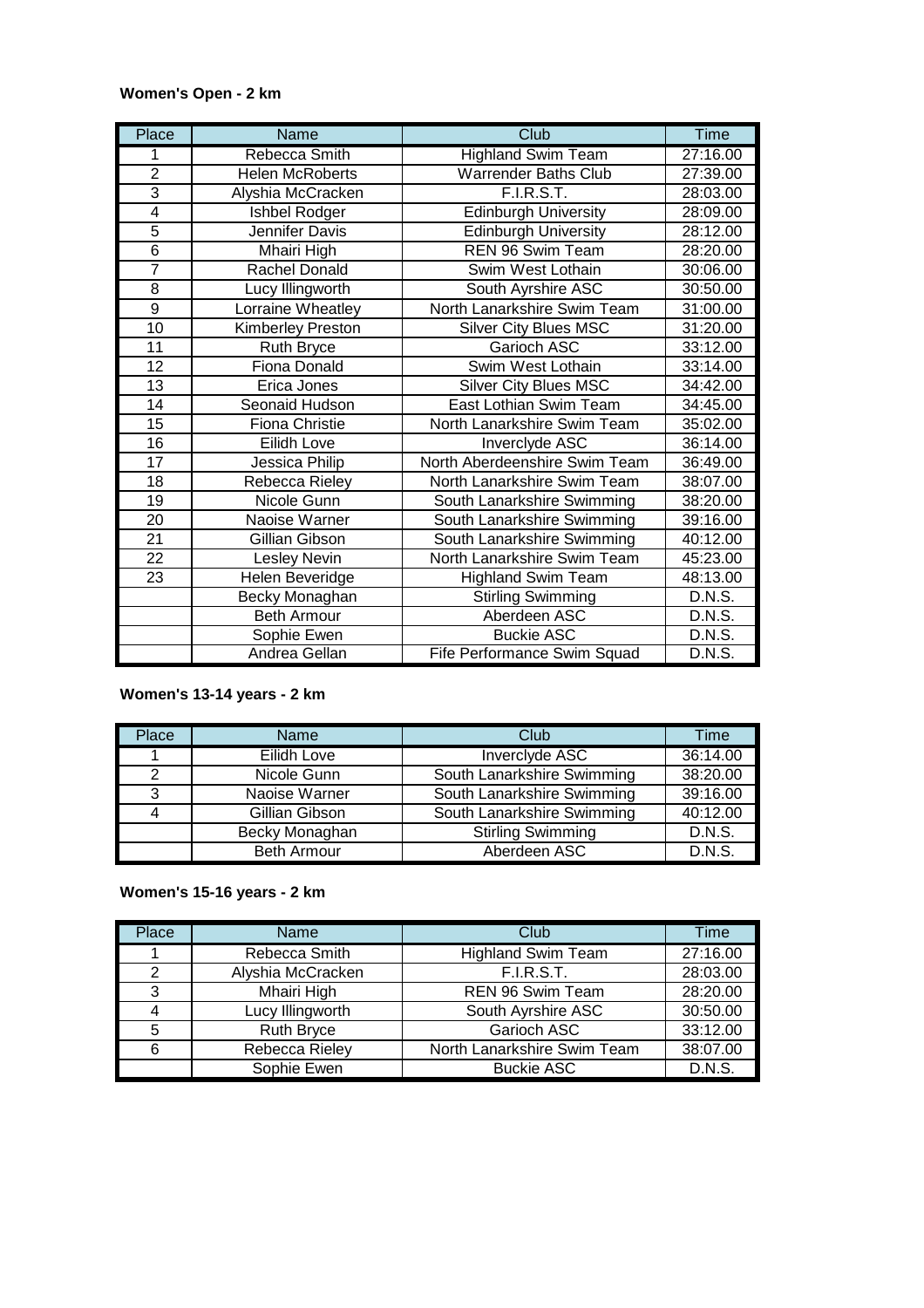## **Women's 17-24 years - 2 km**

| Place | <b>Name</b>              | Club                          | Time     |
|-------|--------------------------|-------------------------------|----------|
|       | <b>Helen McRoberts</b>   | <b>Warrender Baths Club</b>   | 27:39.00 |
| 2     | Ishbel Rodger            | <b>Edinburgh University</b>   | 28:09.00 |
| 3     | Jennifer Davis           | <b>Edinburgh University</b>   | 28:12.00 |
| 4     | Rachel Donald            | Swim West Lothain             | 30:06.00 |
| 5     | <b>Kimberley Preston</b> | <b>Silver City Blues MSC</b>  | 31:20.00 |
| 6     | Fiona Donald             | Swim West Lothain             | 33:14.00 |
|       | Jessica Philip           | North Aberdeenshire Swim Team | 36:49.00 |

#### **Women's 25-34 years - 2 km**

| Place | 100 <sub>m</sub> | Club                         | $Im\epsilon$ |
|-------|------------------|------------------------------|--------------|
|       | lones<br>⊨rica   | MSC<br>Silver<br>City Blues, | :42.00<br>₹Δ |

# **Women's 35-44 years - 2 km**

| Place | Name              | Club                        | Time     |
|-------|-------------------|-----------------------------|----------|
|       | Lorraine Wheatlev | North Lanarkshire Swim Team | 31:00.00 |
|       | Helen Beveridge   | <b>Highland Swim Team</b>   | 48:13.00 |

# **Women's 45-54 years - 2 km**

| Place | Name           | Club                        | Time     |
|-------|----------------|-----------------------------|----------|
|       | Seonaid Hudson | East Lothian Swim Team      | 34:45.00 |
|       | Fiona Christie | North Lanarkshire Swim Team | 35:02:00 |
|       | Leslev Nevin   | North Lanarkshire Swim Team | 45:23.00 |

# **Women's 55+ years - 2 km**

| $P$ ace | Name          | Club                               | <b>Time</b> |
|---------|---------------|------------------------------------|-------------|
|         | Andrea Gellan | <b>Fife Performance Swim Squad</b> | D.N.S.      |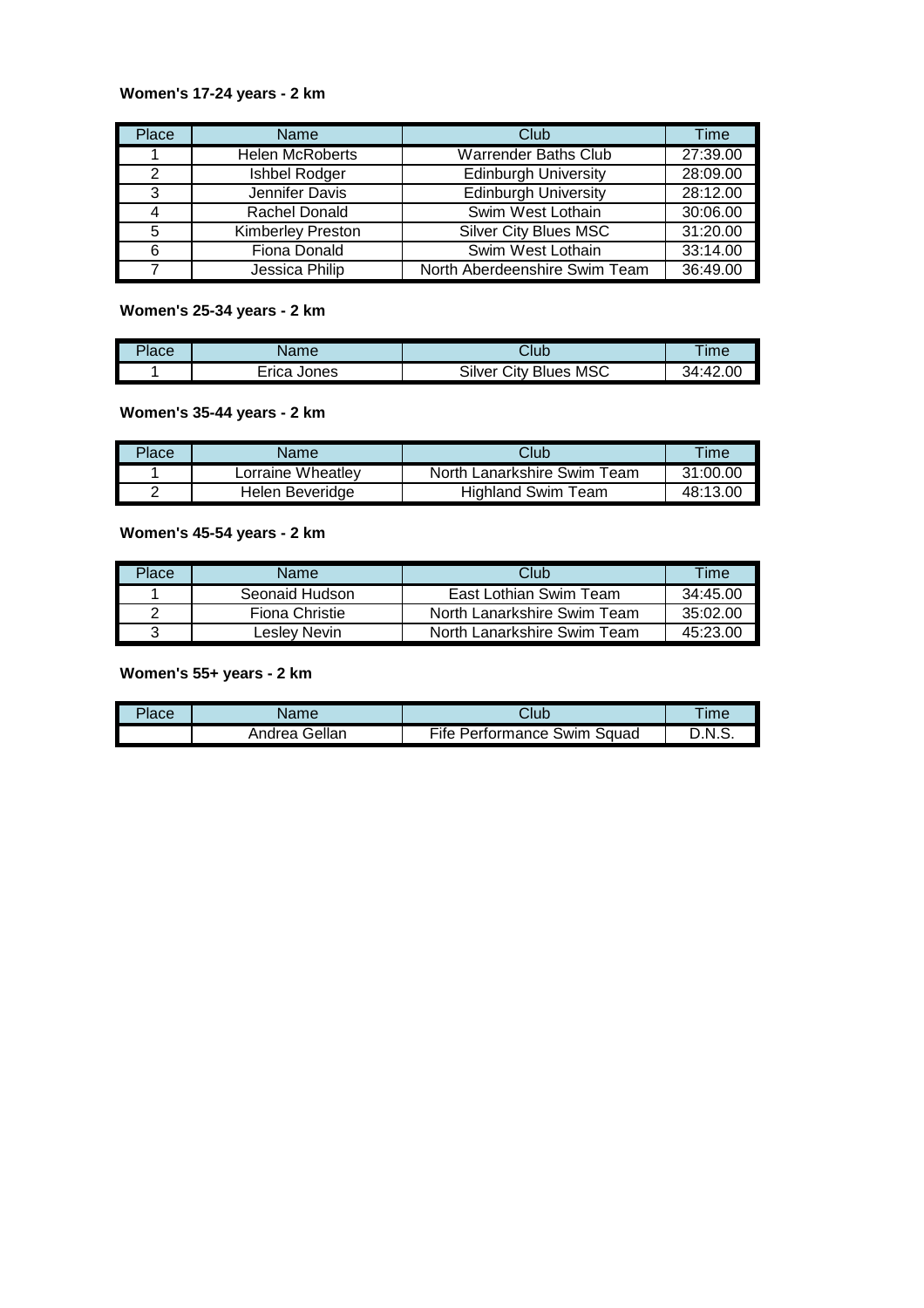## **Men's Open - 5 km**

| Place          | Name                     | Club                           | Time       |
|----------------|--------------------------|--------------------------------|------------|
|                | James Leitch             | <b>REN 96 Swim Team</b>        | 1:08:29.00 |
| $\overline{2}$ | Mark Deans               | City of Glasgow Swim Team      | 1:08:45.00 |
| 3              | <b>Scott Deans</b>       | City of Glasgow Swim Team      | 1:09:52.00 |
| 4              | Aaron Sievewright        | Swim West Lothain              | 1:10:11.00 |
| 5              | <b>Graham Brown</b>      | North Ayrshire ASC             | 1:13:39.00 |
| $6=$           | <b>Martin Douglas</b>    | City Of Glasgow Swim Team      | 1:17:32.00 |
| $6=$           | Jonathan Doyle           | North Lanarkshire Swim Team    | 1:17:32.00 |
| 8              | Nathan Kennedy           | Swim West Lothain              | 1:21:56.00 |
| 9              | Christopher Muir         | Kirkintilloch & Kilsyth ASC    | 1:25:17.00 |
| 10             | Innes Turnbull           | <b>Silver City Blues MSC</b>   | 1:27:13.00 |
| 11             | <b>Brian Bain</b>        | <b>Silver City Blues MSC</b>   | 1:27:31.00 |
| 12             | <b>Stuart McPhail</b>    | REN 96 Swim Team               | 1:29:14.00 |
| 13             | Fergus Sim               | <b>REN 96 Swim Team</b>        | 1:33:34.00 |
| 14             | <b>Ethan Sievewright</b> | Swim West Lothain              | 1:36:18.00 |
| 15             | <b>Gerard Malone</b>     | <b>Inverclyde Masters</b>      | 1:44:07.00 |
|                | Caoilen Doyle            | North Lanarkshire Swim Team    | D.N.F.     |
|                | Sandy Waller             | <b>Heart Of Midlothian ASC</b> | D.N.S.     |
|                | Rhodri Humphreys         | Royal Navy SC                  | D.N.S.     |
|                | Chris Grabham            | <b>West Dunbartonshire ASC</b> | D.N.S.     |

# **Men's 13-14 years - 5 km**

| Place | Name                     | Club                        | Time       |
|-------|--------------------------|-----------------------------|------------|
|       | <b>Scott Deans</b>       | City of Glasgow Swim Team   | 1:09:52.00 |
| າ     | <b>Christopher Muir</b>  | Kirkintilloch & Kilsyth ASC | 1:25:17.00 |
| ?     | <b>Ethan Sievewright</b> | Swim West Lothain           | 1:36:18.00 |
|       | Caoilen Dovle            | North Lanarkshire Swim Team | D.N.F.     |

# **Men's 15-16 years - 5 km**

| Place | Name           | Club                        | Time       |
|-------|----------------|-----------------------------|------------|
| $1 =$ | Martin Douglas | City Of Glasgow Swim Team   | 1:17:32.00 |
| $1 =$ | Jonathan Doyle | North Lanarkshire Swim Team | 1:17:32.00 |
| 3     | Nathan Kennedy | Swim West Lothain           | 1:21:56.00 |
|       | Sandy Waller   | Heart Of Midlothian ASC     | D.N.S.     |

#### **Men's 17-24 years - 5 km**

| Place | Name              | Club                      | Time       |
|-------|-------------------|---------------------------|------------|
|       | Mark Deans        | City of Glasgow Swim Team | 1:08:45.00 |
|       | Aaron Sievewright | Swim West Lothain         | 1:10:11.00 |
|       | Graham Brown      | North Avrshire ASC        | 1:13:39.00 |

#### **Men's 25-34 years - 5 km**

| Place | <b>Name</b>      | Club                    | Time       |
|-------|------------------|-------------------------|------------|
|       | Innes Turnbull   | Silver City Blues MSC   | 1:27:13.00 |
|       | Rhodri Humphreys | Royal Navy SC           | D.N.S.     |
|       | Chris Grabham    | West Dunbartonshire ASC | D N S      |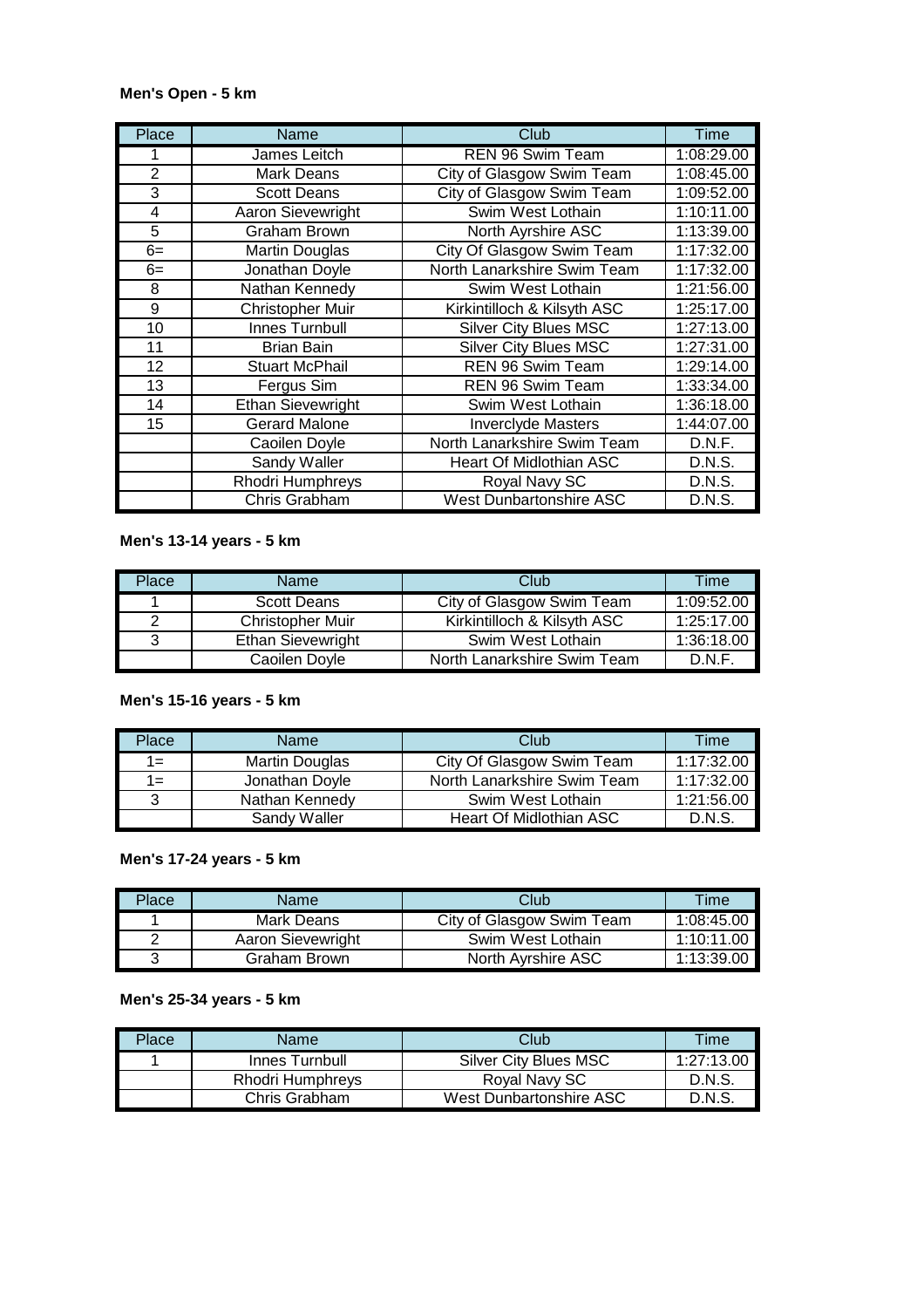#### **Men's 35-44 years - 5 km**

| Place | Name         | Club             | Time       |
|-------|--------------|------------------|------------|
|       | James Leitch | REN 96 Swim Team | 1:08:29.00 |
|       | Fergus Sim   | REN 96 Swim Team | 1:33:34.00 |

### **Men's 45-54 years - 5 km**

| Place | Name                  | Club                      | Time       |
|-------|-----------------------|---------------------------|------------|
|       | Brian Bain            | Silver City Blues MSC     | 1:27:31.00 |
|       | <b>Stuart McPhail</b> | REN 96 Swim Team          | 1:29:14.00 |
|       | Gerard Malone         | <b>Inverciyde Masters</b> | 1:44:07.00 |

#### **Women's Open - 5 km**

| Place          | Name                     | Club                         | Time       |
|----------------|--------------------------|------------------------------|------------|
|                | <b>Helen McRoberts</b>   | <b>Warrender Baths Club</b>  | 1:08:40.00 |
| 2              | Rebecca Smith            | <b>Highland Swim Team</b>    | 1:10:57.00 |
| 3              | Alyshia McCracken        | <b>F.I.R.S.T.</b>            | 1:12:44.00 |
| 4              | Mhairi High              | REN 96 Swim Team             | 1:13:19.00 |
| 5              | Jennifer Davis           | <b>Edinburgh University</b>  | 1:17:29.00 |
| 6              | <b>Kimberley Preston</b> | <b>Silver City Blues MSC</b> | 1:21:45.00 |
| $\overline{7}$ | <b>Beth Armour</b>       | Aberdeen ASC                 | 1:26:17.00 |
| 8              | Sophie Ewen              | <b>Buckie ASC</b>            | 1:27:29.00 |
| 9              | <b>Claire Murray</b>     | <b>Dundee City Aquatics</b>  | 1:29:17.00 |
| 10             | Helen Beveridge          | <b>Highland Swim Team</b>    | 2:13:14.00 |
|                | Ishbel Rodger            | <b>Edinburgh University</b>  | D.N.F.     |
|                | Louise Schets            | Neptune Swim Club (France)   | D.N.F.     |
|                | Andrea Gellan            | Fife Performance Swim Squad  | D.N.S.     |

#### **Women's 13-14 years - 5 km**

| Place | Name           | Club            | Time                  |
|-------|----------------|-----------------|-----------------------|
|       | Beth<br>Armour | ASC<br>Aberdeen | 00.1<br>.06.17<br>. ت |

# **Women's 15-16 years - 5 km**

| Place | Name              | Club                      | Time       |
|-------|-------------------|---------------------------|------------|
|       | Rebecca Smith     | <b>Highland Swim Team</b> | 1:10:57.00 |
| ⌒     | Alyshia McCracken | F.I.R.S.T.                | 1:12:44.00 |
|       | Mhairi High       | REN 96 Swim Team          | 1:13:19.00 |
| 4     | Sophie Ewen       | <b>Buckie ASC</b>         | 1.27:29.00 |

#### **Women's 17-24 years - 5 km**

| Place | Name                     | Club                         | Time       |
|-------|--------------------------|------------------------------|------------|
|       | <b>Helen McRoberts</b>   | <b>Warrender Baths Club</b>  | 1:08:40.00 |
| ົ     | Jennifer Davis           | <b>Edinburgh University</b>  | 1:17:29.00 |
| 3     | <b>Kimberley Preston</b> | <b>Silver City Blues MSC</b> | 1:21:45.00 |
|       | Ishbel Rodger            | <b>Edinburgh University</b>  | D.N.F.     |

# **Women's 25-34 years - 5 km**

| Place | 1002             | Club                                           | Time |
|-------|------------------|------------------------------------------------|------|
|       | Schets<br>Louise | $\sqrt{2}$<br>Swim Club<br>'France)<br>Neptune | .N.F |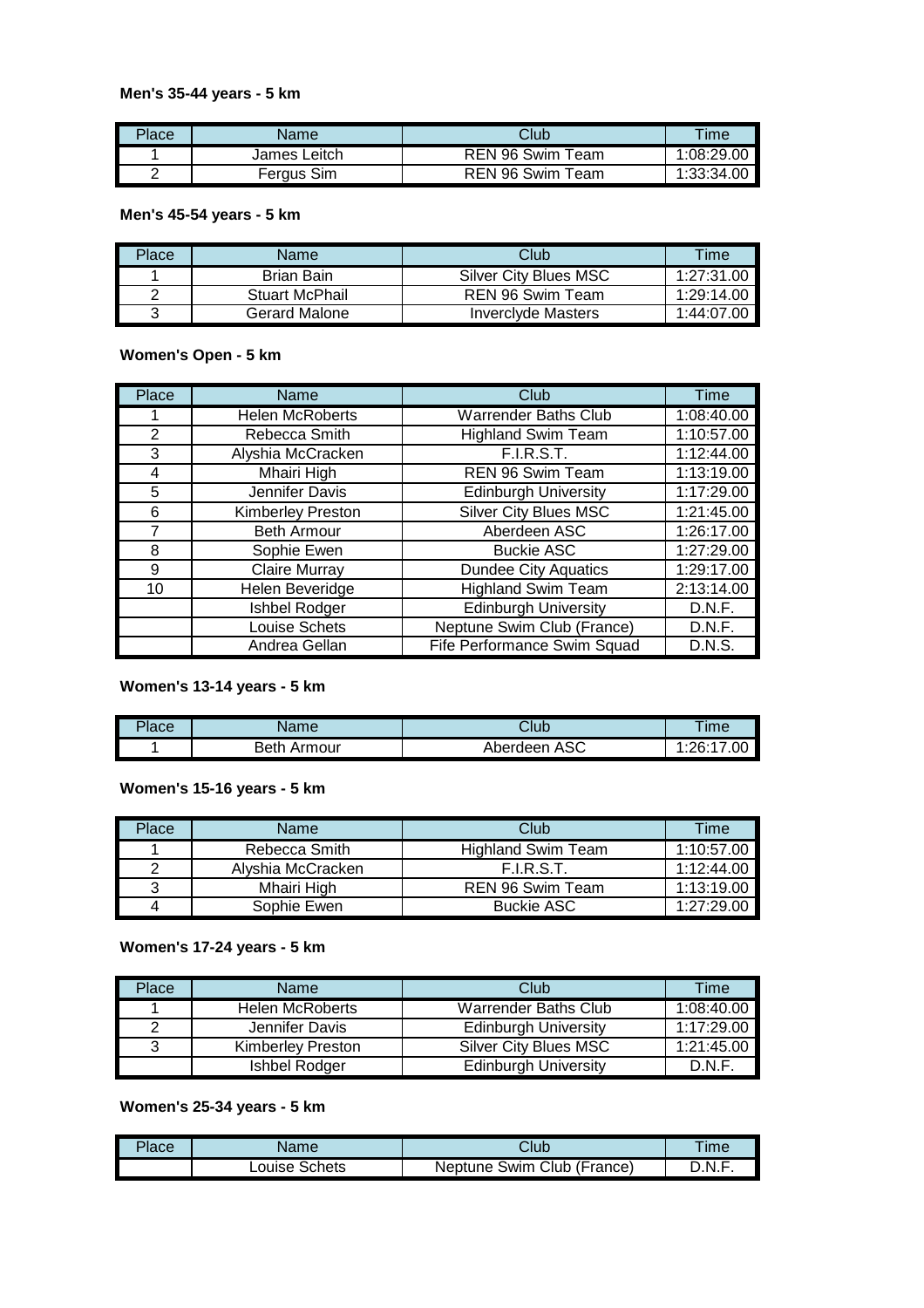## **Women's 35-44 years - 5 km**

| Place | Name            | Club                      | $T$ ime    |
|-------|-----------------|---------------------------|------------|
|       | Claire Murrav   | Dundee City Aquatics      | 1:29:17.00 |
|       | Helen Beveridge | <b>Highland Swim Team</b> | 2:13:14.00 |

### **Women's 45-54 years - 5 km**

| Place | Name          | Club                        | ™e     |
|-------|---------------|-----------------------------|--------|
|       | Andrea Gellan | Fife Performance Swim Squad | D.N.S. |

## **Men's Open - 10 km**

| Place | Name                 | Club                      | Time          |
|-------|----------------------|---------------------------|---------------|
|       | <b>Mark Deans</b>    | City of Glasgow Swim Team | 2:30:05.00    |
| 2     | James Leitch         | REN 96 Swim Team          | 2:30:08.00    |
| 3     | <b>Scott Deans</b>   | City of Glasgow Swim Team | 2:32:23.00    |
| 4     | <b>Chris Cummins</b> | Unattached                | 3:28:29.00    |
|       | <b>Gerard Malone</b> | <b>Inverclyde Masters</b> | D.N.F.        |
|       | Aaron Sievewright    | Swim West Lothain         | D.N.S         |
|       | Chris Grabham        | West Dunbartonshire ASC   | <b>D.N.S.</b> |
|       | Graeme Ramage        | Y.A.A.B.A. ASC            | <b>DISQ</b>   |

## **Women's Open - 10 km**

| Place | Name                     | Club                          | Time          |
|-------|--------------------------|-------------------------------|---------------|
|       | Alyshia McCracken        | <b>F.I.R.S.T.</b>             | 2:32:20.00    |
| 2     | <b>Kimberley Preston</b> | <b>Silver City Blues MSC</b>  | 2:53:55.00    |
| 3     | Gillian Innes            | Aberdeen ASC                  | 3:15:09.00    |
| 4     | Jessica Philip           | North Aberdeenshire Swim Team | 3:20:09.00    |
|       | Rebecca Smith            | <b>Highland Swim Team</b>     | D.N.F.        |
|       | <b>Rachel Donald</b>     | Swim West Lothain             | D.N.F.        |
|       | Fiona Donald             | Swim West Lothain             | D.N.F.        |
|       | <b>Helen McRoberts</b>   | <b>Warrender Baths Club</b>   | D.N.F.        |
|       | Ishbel Rodger            | <b>Edinburgh University</b>   | D.N.S.        |
|       | Helen Beveridge          | <b>Highland Swim Team</b>     | <b>D.N.S.</b> |
|       | Andrea Gellan            | Fife Performance Swim Squad   | D.N.S.        |

**Boy's 12 years - 1 km**

| Place | Name                    | Club                     | <b>Ime</b> |
|-------|-------------------------|--------------------------|------------|
|       | Illingworth<br>Marshall | ASC<br>Avrshire<br>⊰outh | 34.20:     |

# **4 X 500 m Mixed Relay**

| Place | Name                          | Time     |
|-------|-------------------------------|----------|
|       | North Lanarkshire Swim Team A | 31:06.00 |
| ົ     | Silver City Blues M.S.C.      | 31:36.00 |
| 3     | North Lanarkshire Swim Team B | 36:09.00 |